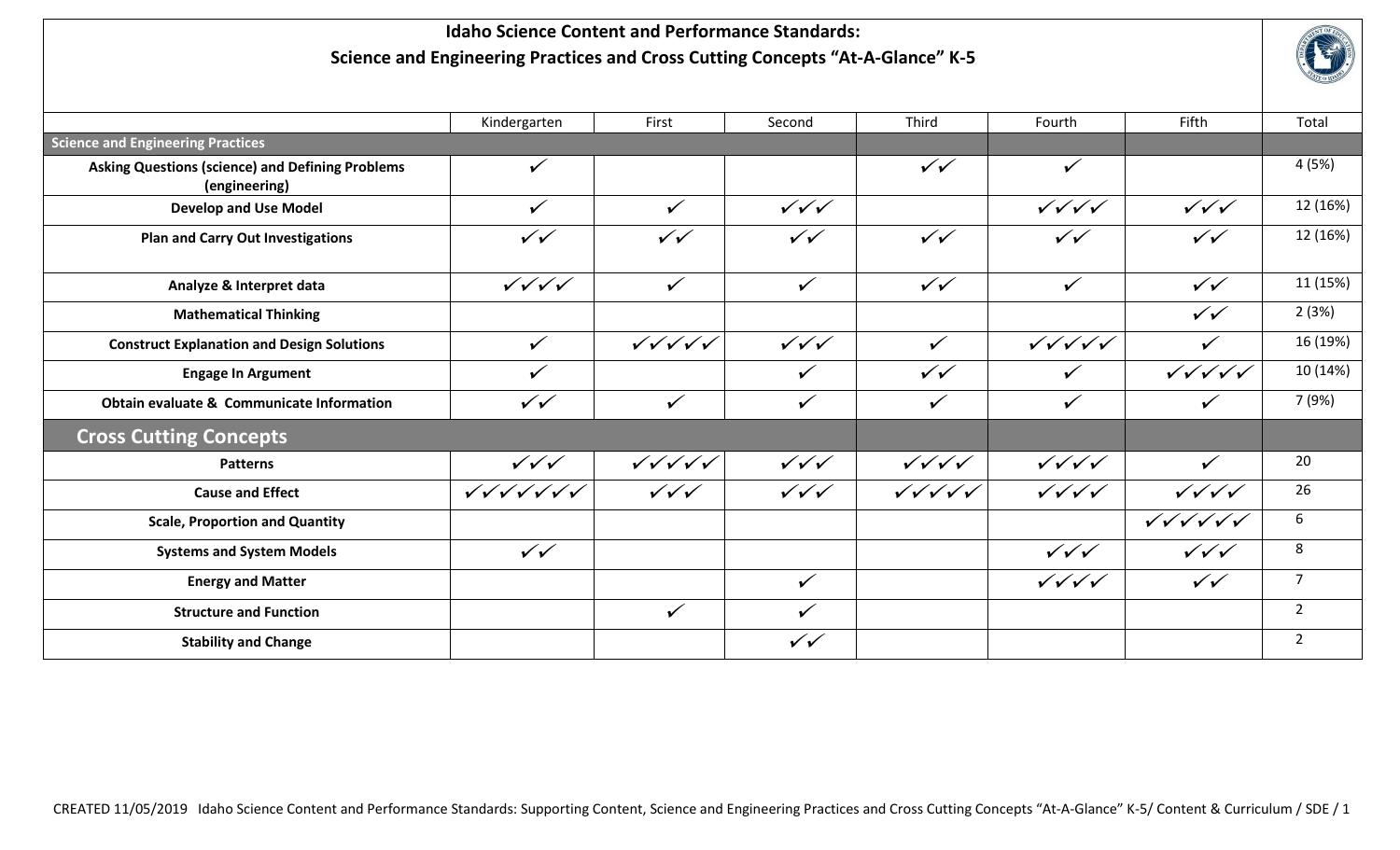## **Idaho State Science Content and Performance Standards: Supporting Content "At-A-Glance" K-5**



|                                                                      | Kindergarten                                                                                                     | First                                                                                          | Second                                                                                                                          | Third                                                                                                                          | Fourth                                                                                                                                     | Fifth                                                                                                                                                                                            |
|----------------------------------------------------------------------|------------------------------------------------------------------------------------------------------------------|------------------------------------------------------------------------------------------------|---------------------------------------------------------------------------------------------------------------------------------|--------------------------------------------------------------------------------------------------------------------------------|--------------------------------------------------------------------------------------------------------------------------------------------|--------------------------------------------------------------------------------------------------------------------------------------------------------------------------------------------------|
| PS: Physical Science                                                 |                                                                                                                  |                                                                                                |                                                                                                                                 |                                                                                                                                |                                                                                                                                            |                                                                                                                                                                                                  |
| <b>Matter &amp; Its Interactions</b>                                 |                                                                                                                  |                                                                                                | • Materials have observable<br>properties<br>• Purpose of materials<br>• Objects can be<br>dis/reassembled<br>• Heating/cooling |                                                                                                                                |                                                                                                                                            | • Matter is made of particles too small to be seen<br>• Effects of heating/cooling/mixing substances<br>· Identify materials based on properties<br>• Results of mixing substances               |
| Motion & Stability:<br><b>Forces &amp; Interactions</b>              | • Pushes & pulls<br>• Pushes & pulls affect<br>speed & direction                                                 |                                                                                                |                                                                                                                                 | • Balanced & unbalanced forces<br>affect motion<br>• Electric/magnetic interactions<br>$\bullet$ Magnets                       |                                                                                                                                            | • Gravitational force                                                                                                                                                                            |
| Energy                                                               | • Effect of sunlight<br>• Structures & sunlight                                                                  |                                                                                                |                                                                                                                                 |                                                                                                                                | • Speed & energy relationship<br>• Energy transfers from place to place<br>• Energy changes when objects collide<br>• Energy conversion    | • Energy in animals' food came from the sun                                                                                                                                                      |
| <b>Waves</b>                                                         |                                                                                                                  | • Sound/vibration<br>• Properties of light<br>• Long distance<br>communication                 |                                                                                                                                 |                                                                                                                                | • Wave properties and patterns<br>• Light reflection & vision<br>• Transfer of information                                                 |                                                                                                                                                                                                  |
| LS: Life Science                                                     |                                                                                                                  |                                                                                                |                                                                                                                                 |                                                                                                                                |                                                                                                                                            |                                                                                                                                                                                                  |
| <b>Molecules to</b><br><b>Organisms: Structures</b><br>& Processes   | • Needs of plants &<br>animals<br>• Living & non-living                                                          | • Plants & animals use<br>external parts to survive<br>• Survival of offspring<br>• Life cycle |                                                                                                                                 |                                                                                                                                | • Internal & external structures of plants &<br>animals have specific functions<br>• Animals receive, process, & respond to<br>information | • Plants get material for growth chiefly from air &<br>water                                                                                                                                     |
| Ecosystems:<br><b>Interactions, Energy, &amp;</b><br><b>Dynamics</b> |                                                                                                                  |                                                                                                | • Plants need sunlight & water<br>• Seed dispersion/plant<br>pollination                                                        | • Some animals form groups to help<br>members survive                                                                          | • Movement of matter throughout an ecosystem                                                                                               |                                                                                                                                                                                                  |
| Heredity:<br><b>Inheritance &amp; Variation</b><br>of Traits         |                                                                                                                  | • Young are alike and<br>different from parents                                                |                                                                                                                                 | • Plants & animals inherit traits/<br>variations exist in similar<br>organisms<br>• Traits can be influenced by<br>environment |                                                                                                                                            |                                                                                                                                                                                                  |
| <b>Biological Adaptation:</b><br><b>Unity &amp; Diversity</b>        |                                                                                                                  |                                                                                                | • Plant/animal diversity in<br>different habitats                                                                               |                                                                                                                                |                                                                                                                                            | • Fossils provide evidence of organisms &<br>environment<br>• Variations & advantages in survival<br>• Organism survival/characteristics/habitat<br>• Survival relative to environmental changes |
| <b>ESS: Earth and Space Science</b>                                  |                                                                                                                  |                                                                                                |                                                                                                                                 |                                                                                                                                |                                                                                                                                            |                                                                                                                                                                                                  |
| Earth's Place in<br><b>Universe</b>                                  |                                                                                                                  | • Patterns of sun/<br>moon/stars<br>• Seasonal patterns                                        | • Earth events can occur<br>quickly or slowly                                                                                   | • Typical weather conditions<br>expected in a season<br>• Different climates throughout the<br>world                           | • Rock formations & fossils reveal changes over<br>time                                                                                    | • Apparent brightness of sun/stars<br>• Shadows/day/night/seasonal appearance of stars                                                                                                           |
| <b>Earth's Systems</b>                                               | • Weather & four<br>seasons<br>• Plants/animals change<br>the environment                                        |                                                                                                | • Effects of wind/water<br>• Shapes/kinds of land/water<br>• Location of water on Earth/<br>exists as solid/liquid/gas          | • Weather related hazards/solutions                                                                                            | • Effects of weathering & erosion<br>• Use maps to describe patterns of Earth's<br>features                                                | • Interaction of geosphere/biosphere/hydrosphere,<br>& atmosphere<br>• Distribution of water on Earth                                                                                            |
| <b>Earth &amp; Human Activity</b>                                    | • Needs of living things<br>• Weather forecasting/<br>severe weather<br>• Impact of humans on<br>the environment |                                                                                                |                                                                                                                                 |                                                                                                                                | • Energy & fuels come from natural<br>resources/their uses affect the environment<br>• Natural Earth processes impact humans               | • Communities use science ideas to protect the<br>Earth's resources and environment.                                                                                                             |

CREATED 11/05/2019 Idaho Science Content and Performance Standards: Supporting Content, Science and Engineering Practices and Cross Cutting Concepts "At-A-Glance" K-5/ Content & Curriculum / SDE / 2